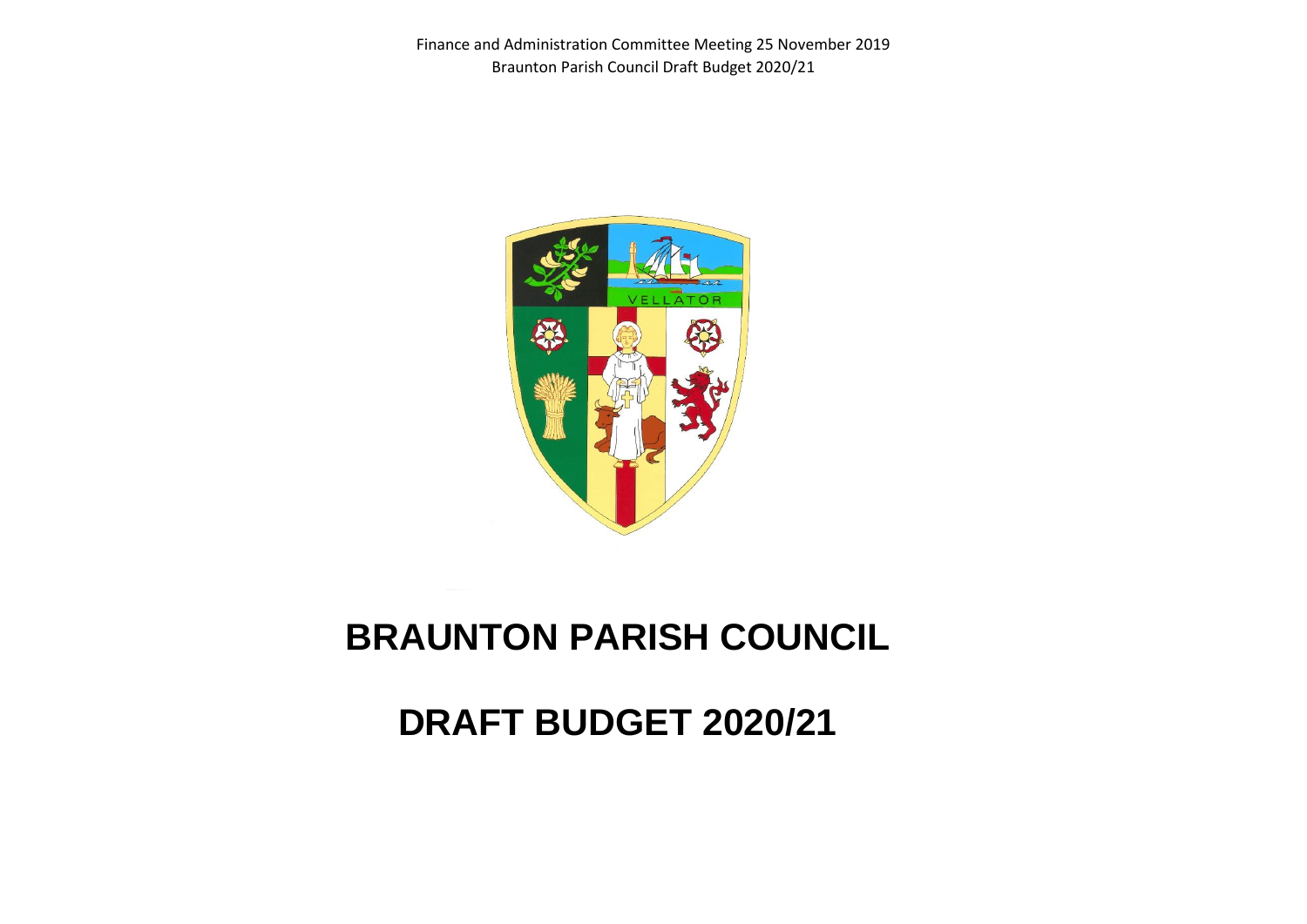Finance and Administration Committee Meeting 25 November 2019 Braunton Parish Council Draft Budget 2020/21

| <b>Draft Income Budget 2020/21</b> |                    |                |             |                                                 |                                                                                                                                                                                                                                                          |  |  |  |  |
|------------------------------------|--------------------|----------------|-------------|-------------------------------------------------|----------------------------------------------------------------------------------------------------------------------------------------------------------------------------------------------------------------------------------------------------------|--|--|--|--|
| <b>INCOME</b>                      | Budget 2019/20 end | Income at year |             | <b>Revised</b><br>Budget 2020/21 Budget 2020/21 |                                                                                                                                                                                                                                                          |  |  |  |  |
| Precept                            | £120,282.00        | £120,282.00    | £207,436.00 |                                                 | £174,641.00 45% increase.                                                                                                                                                                                                                                |  |  |  |  |
| Council Tax Support                | £1,730.00          | £1,730.00      | £1,505.00   |                                                 | Council Tax Support Grant (otherwise known as<br>"Top Up") has been reducing on a phased basis<br>with the last payment made in 2019/20. Therefore<br>there will be no "Top Up" payment made in<br>£0.00 2020/21.                                        |  |  |  |  |
|                                    |                    |                |             |                                                 | There will be no Parish Grant from 2020/21<br>onwards. NDC will make an annual contribution of<br>£20,000 for the next 3 years towards a reserve,<br>against which smaller Parishes could apply for<br>funding for specific projects with an emphasis on |  |  |  |  |
| <b>INDC Parish Grant</b>           | £8,680.00          | £8,680.00      | £0.00       |                                                 | £0.00 sustainability and countering climate change.                                                                                                                                                                                                      |  |  |  |  |
| Parish Hall Lettings               | £10,220.00         | £15,000.00     | £15,000.00  | £15,000.00                                      |                                                                                                                                                                                                                                                          |  |  |  |  |
| Rents                              | £16,000.00         | £16,000.00     | £16,000.00  | £16,000.00                                      |                                                                                                                                                                                                                                                          |  |  |  |  |
| <b>Urban Grass DCC</b>             | £4,016.00          | £4,016.00      | £4,016.00   |                                                 | £4,016.00 DCC contribution towards cutting visibility splays.                                                                                                                                                                                            |  |  |  |  |
| <b>Car Park Revenue</b>            | £109,000.00        | £152,500.00    | £153,000.00 |                                                 | £153,000.00 40% increase new charges.                                                                                                                                                                                                                    |  |  |  |  |
| Permit Income                      | £6,000.00          | £6,000.00      | £6,000.00   | £6,000.00                                       |                                                                                                                                                                                                                                                          |  |  |  |  |
|                                    |                    |                |             |                                                 | 13kW Solar PV Panels Parish Hall roof and                                                                                                                                                                                                                |  |  |  |  |
| Solar PV FIT                       | £2,700.00          | £2,723.00      | £2,700.00   |                                                 | £2,700.00 Pavilion roof.                                                                                                                                                                                                                                 |  |  |  |  |
| <b>Work Hub</b>                    | £15,925.00         | £12,624.00     | £13,000.00  | £13,000.00                                      |                                                                                                                                                                                                                                                          |  |  |  |  |
| Interest                           | £20.00             | £20.00         | £20.00      | £20.00                                          |                                                                                                                                                                                                                                                          |  |  |  |  |
| <b>TOTAL</b>                       | £294,573.00        | £339,575.00    | £418,677.00 | £384,377.00                                     |                                                                                                                                                                                                                                                          |  |  |  |  |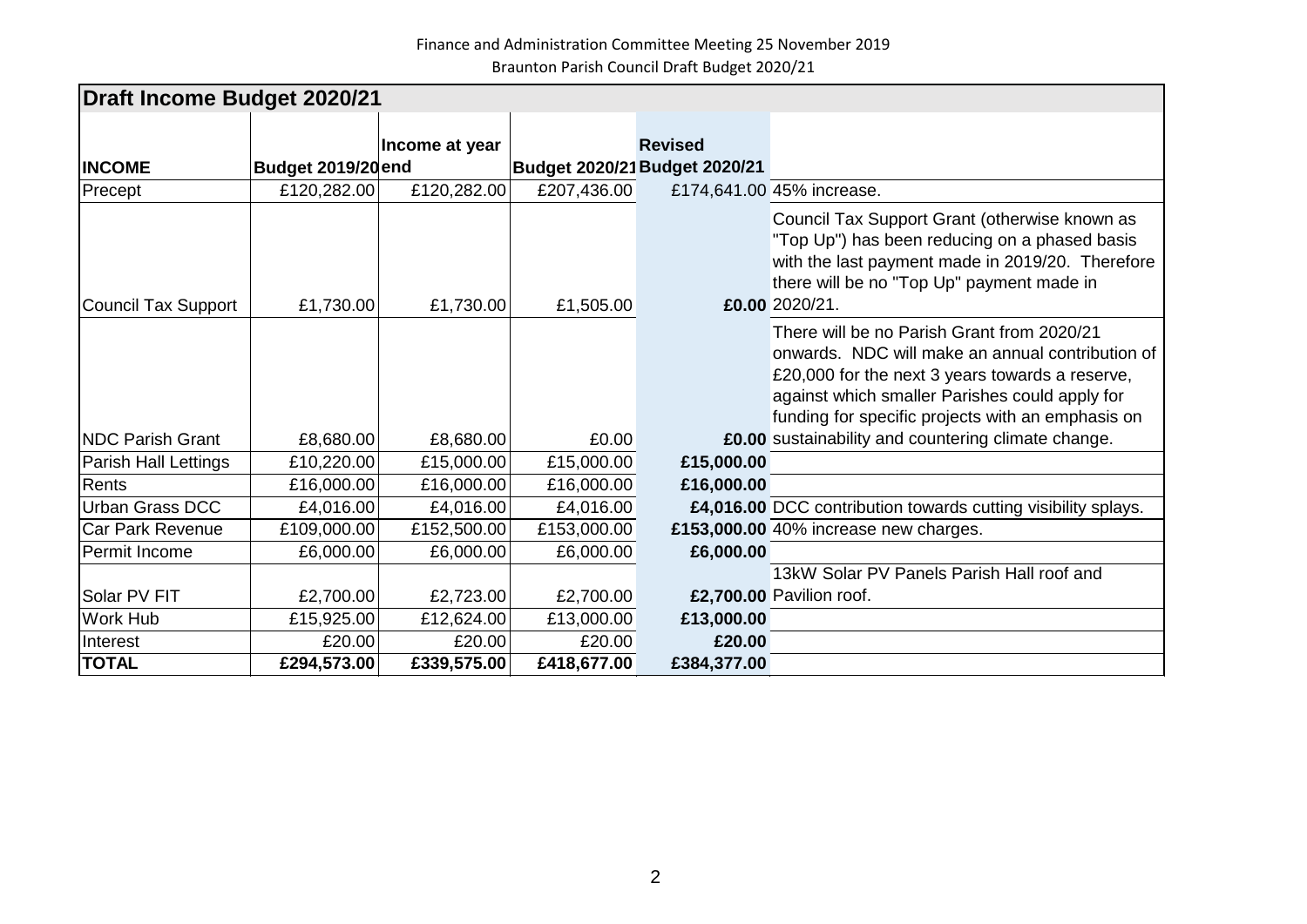| <b>Draft Expenditure Budget 2020/21</b> |                           |                           |                           |                       |                                                                                                                                              |  |  |  |  |
|-----------------------------------------|---------------------------|---------------------------|---------------------------|-----------------------|----------------------------------------------------------------------------------------------------------------------------------------------|--|--|--|--|
|                                         |                           | <b>Estimated</b>          |                           |                       |                                                                                                                                              |  |  |  |  |
|                                         |                           | expenditure               |                           | <b>Revised budget</b> |                                                                                                                                              |  |  |  |  |
| <b>Expenditure</b>                      | Budget 2019/20 year end   |                           | <b>Budget 2020/21</b>     | 2020/21               |                                                                                                                                              |  |  |  |  |
| General                                 | £10,000.00                | £8,514.00                 | £10,000.00                |                       | £10,000.00 Includes: miscellaneous expenditure.                                                                                              |  |  |  |  |
| Election                                | £10,000.00                | £6,000.00                 | £4,000.00                 |                       | £4,000.00 In the event of a by election being called.                                                                                        |  |  |  |  |
| Chairman's Allowance                    | £275.00                   | £275.00                   | £275.00                   | £275.00               |                                                                                                                                              |  |  |  |  |
| <b>Bakehouse Rates</b>                  | £700.00                   | £732.00                   | £750.00                   | £750.00 charity.      | Under the terms of the Braunton Museum<br>tenancy the Council are responsible for paying<br>non-domestic rates 20% rate releif as it is a    |  |  |  |  |
| <b>Flood Resilience</b>                 | £1,505.00                 | £1,504.00                 | £1,600.00                 | £1,600.00 servicing.  | Xylem contract for foul water pump quarterly                                                                                                 |  |  |  |  |
| <b>Staff Costs</b><br>Parish Hall       | £133,567.00<br>£10,000.00 | £139,140.00<br>£11,165.00 | £157,890.00<br>£12,000.00 |                       | The Council is a LWF employer and includes a<br>£157,890.00 2% increase. Appointment of an apprentice.<br>£10,000.00 See Parish Hall budget. |  |  |  |  |
| Parks & Gardens                         | £23,050.00                | £33,050.00                | £62,800.00                |                       | £30,300.00 See Parks & Gardens budget.                                                                                                       |  |  |  |  |
| Property                                | £11,224.00                | £14,933.00                | £48,209.00                |                       | £48,409.00 See Property budget                                                                                                               |  |  |  |  |
| Finance & Admin                         | £55,788.00                | £61,267.00                | £64,675.00                |                       | £64,675.00 See Finance & Admin budget.                                                                                                       |  |  |  |  |
| <b>PLWB</b>                             | £17,738.00                | £17,738.00                | £17,738.00                |                       | PWLB £85,000 to purchase police station to be<br>£17,738.00 paid back over 5 years 2017-2022.                                                |  |  |  |  |
| <b>Car Park</b>                         | £31,840.00                | £36,881.00                | £38,740.00                |                       | £38,740.00 See Car Park budget.                                                                                                              |  |  |  |  |
| <b>Total</b>                            | £305,687.00               | £331,199.00               | £418,677.00               | £384,377.00           |                                                                                                                                              |  |  |  |  |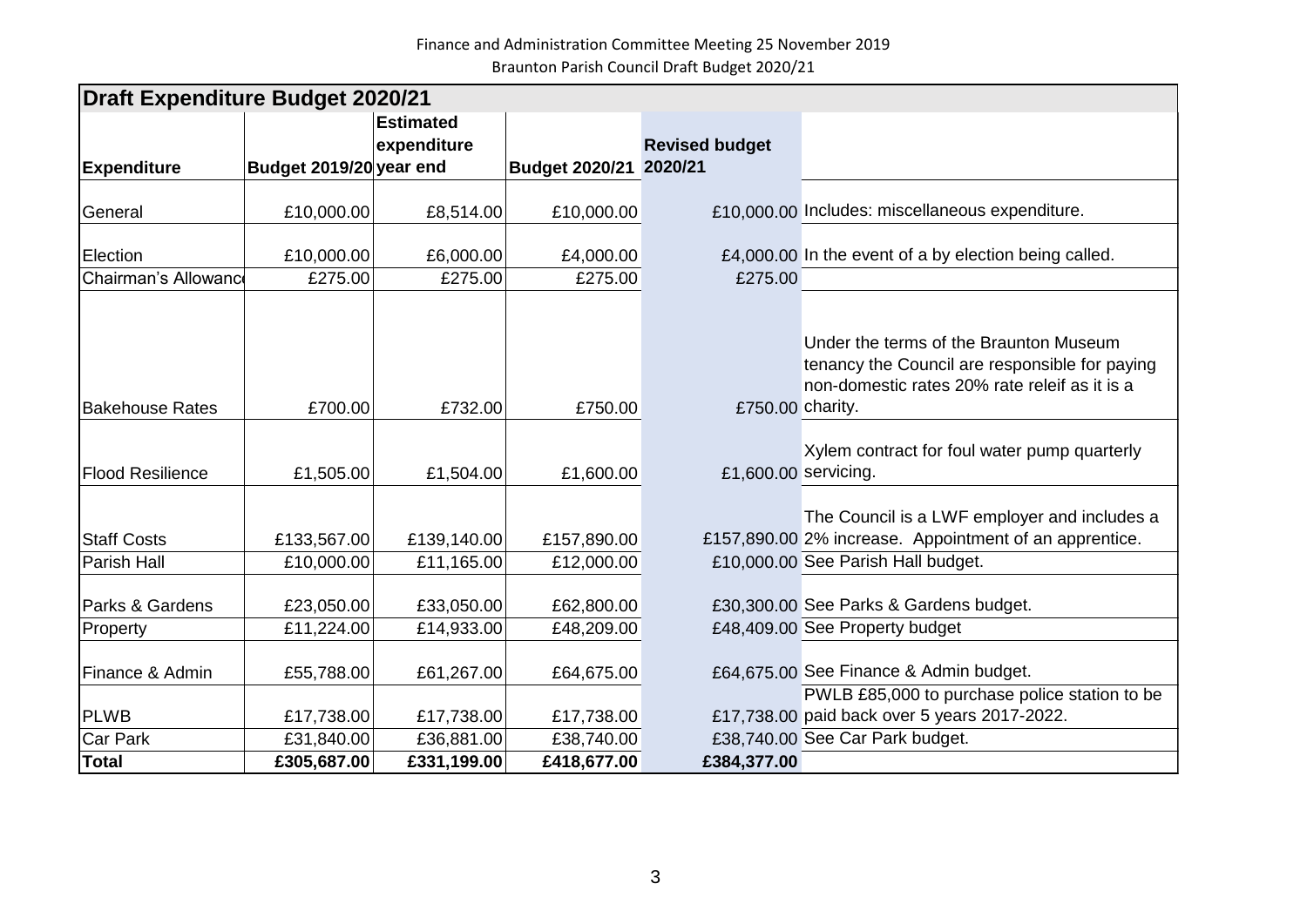Finance and Administration Committee Meeting 25 November 2019 Braunton Parish Council Draft Budget 2020/21

| Draft Parish Hall Budget 2019/20 |                        |             |               |                |                                                                 |  |  |  |  |
|----------------------------------|------------------------|-------------|---------------|----------------|-----------------------------------------------------------------|--|--|--|--|
|                                  |                        | Estimated   |               | <b>Revised</b> |                                                                 |  |  |  |  |
|                                  |                        | expenditure | <b>Budget</b> | <b>Budget</b>  |                                                                 |  |  |  |  |
|                                  | Budget 2019/2 year end |             | 2020/21       | 2020/21        |                                                                 |  |  |  |  |
| Salaries                         | £12,370.00             | £12,370.00  | £12,617.00    | £12,617.00     |                                                                 |  |  |  |  |
|                                  |                        |             |               |                |                                                                 |  |  |  |  |
|                                  |                        |             |               |                | Includes: Utilities £2,977, Cleaning £1,123, Non domestic rates |  |  |  |  |
| General                          | £10,000.00             | £11,162.00  | £12,000.00    |                | £10,000.00 £4,714, H&S £282, general repairs £510.              |  |  |  |  |
| Total                            | £22,370.00             | £23,532.00  | £24,617.00    | £22,617.00     |                                                                 |  |  |  |  |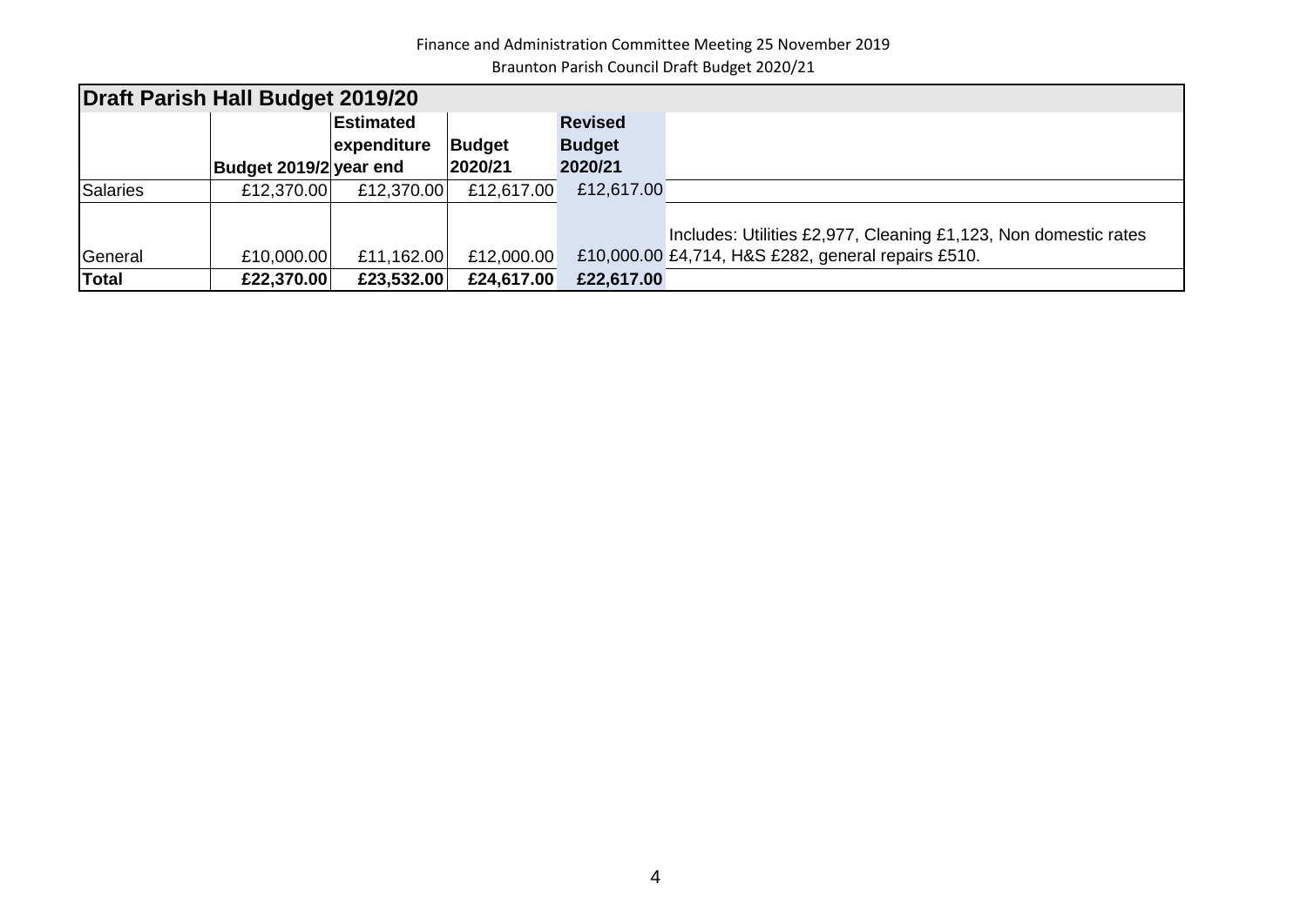| Draft Parks & Gardens Committee Budget 2020/21 |               |             |               |                      |                                                                                                                                            |  |  |
|------------------------------------------------|---------------|-------------|---------------|----------------------|--------------------------------------------------------------------------------------------------------------------------------------------|--|--|
|                                                |               | Estimated   |               | <b>Revised</b>       |                                                                                                                                            |  |  |
|                                                | <b>Budget</b> | expenditure | <b>Budget</b> | <b>Budget</b>        |                                                                                                                                            |  |  |
|                                                | 2019/20       | vear end    | 2020/21       | 2020/21              |                                                                                                                                            |  |  |
| <b>Salaries</b>                                | £45,570.00    | £44,780.00  | £45,675.00    |                      | £45,675.00 The Council is a LWF employer and includes 2% increase.                                                                         |  |  |
|                                                |               |             |               |                      | Removed £2k for contractor to assist with grass cutting due to possible staff absence for an                                               |  |  |
| Contractors                                    | £2,800.00     | £2,800.00   | £4,800.00     | £2,800.00 operation. |                                                                                                                                            |  |  |
|                                                |               |             |               |                      | Includes: Materials for in house works, PPE, servicing/repairs parish vehicles and machinery,                                              |  |  |
|                                                |               |             |               |                      | Christmas tree £6,457, Fuel £2,579, Memorial Garden Non domestic rates £785, Gardener's                                                    |  |  |
| <b>General Maintenance</b>                     | £10,000.00    | £10,000.00  | £10,000.00    |                      | £10,000.00 Shed Utilities £100.                                                                                                            |  |  |
|                                                |               |             |               |                      | Includes: Summer planting in the village £650, sustainable planting outside the Parish Hall and                                            |  |  |
| Planting Improvements                          | £1,500.00     | £2,000.00   | £1,500.00     |                      | £1,000.00 replanting rose bed in Memorial Garden.<br>The ROSPA inspection condemned the Spudnik and gave an advisory that the Junior Swing |  |  |
|                                                |               |             |               |                      | Set no longer meets regulations as the distance between the seat side and the support is                                                   |  |  |
| Improvements to Play                           |               |             |               |                      | insufficient. The £5k is to replace the Spudnik with a new roundabout. Upgrading the Junior                                                |  |  |
| Parks                                          | £2,500.00     | £5,000.00   | £15,000.00    |                      | £5,000.00 Swing Set to be deferred to 2021/22.                                                                                             |  |  |
|                                                |               |             |               |                      |                                                                                                                                            |  |  |
| Maintenance Urban                              |               |             |               |                      | The Parks & Gardens Comm. at its meeting held on the 4 November budgeted to upgrade the                                                    |  |  |
| Grass Verges /                                 |               |             |               |                      | Council's diesel/petrol equipment to battery operated equipment in accordance with the                                                     |  |  |
| Equipment                                      | £5,000.00     | £10,250.00  | £20,000.00    |                      | £5,000.00 Council's Climate Emergency. This to be delivered over several years as a phased approach.                                       |  |  |
| Management of                                  |               |             |               |                      | The Council is responsible for clearance of Himalayan Balsam on its land to prevent spread of                                              |  |  |
| Himalayan balsam                               | £250.00       | £300.00     | £500.00       |                      | £500.00 the noxious weed downstream.                                                                                                       |  |  |
|                                                |               |             |               |                      | The Council is in positive negotiations to acquire additional public open space in the village.                                            |  |  |
| <b>Open Space</b>                              |               |             |               |                      | This will help the Council to meet its targets in accordance with its Climate Emergency                                                    |  |  |
| Improvements                                   | £0.00         | £0.00       | £1,000.00     |                      | £1,000,00 declaration.                                                                                                                     |  |  |
|                                                |               |             |               |                      |                                                                                                                                            |  |  |
|                                                |               |             |               |                      | The Parks & Gardesn Comm. at its meeting held on the 4 November agreed to plant trees in                                                   |  |  |
| Management/planting                            |               |             |               |                      | the village including 45 standard trees on Parish Council land replacing those that have been                                              |  |  |
| <b>Iof Council Trees</b>                       | £1,000.00     | £3,000.00   | £10,000.00    |                      | £5,000.00 felled over the years due to diesease. This to be carried out over two years.                                                    |  |  |
| <b>Total</b>                                   | £68,620.00    | £78,130.00  | £108,475.00   | £75,975.00           |                                                                                                                                            |  |  |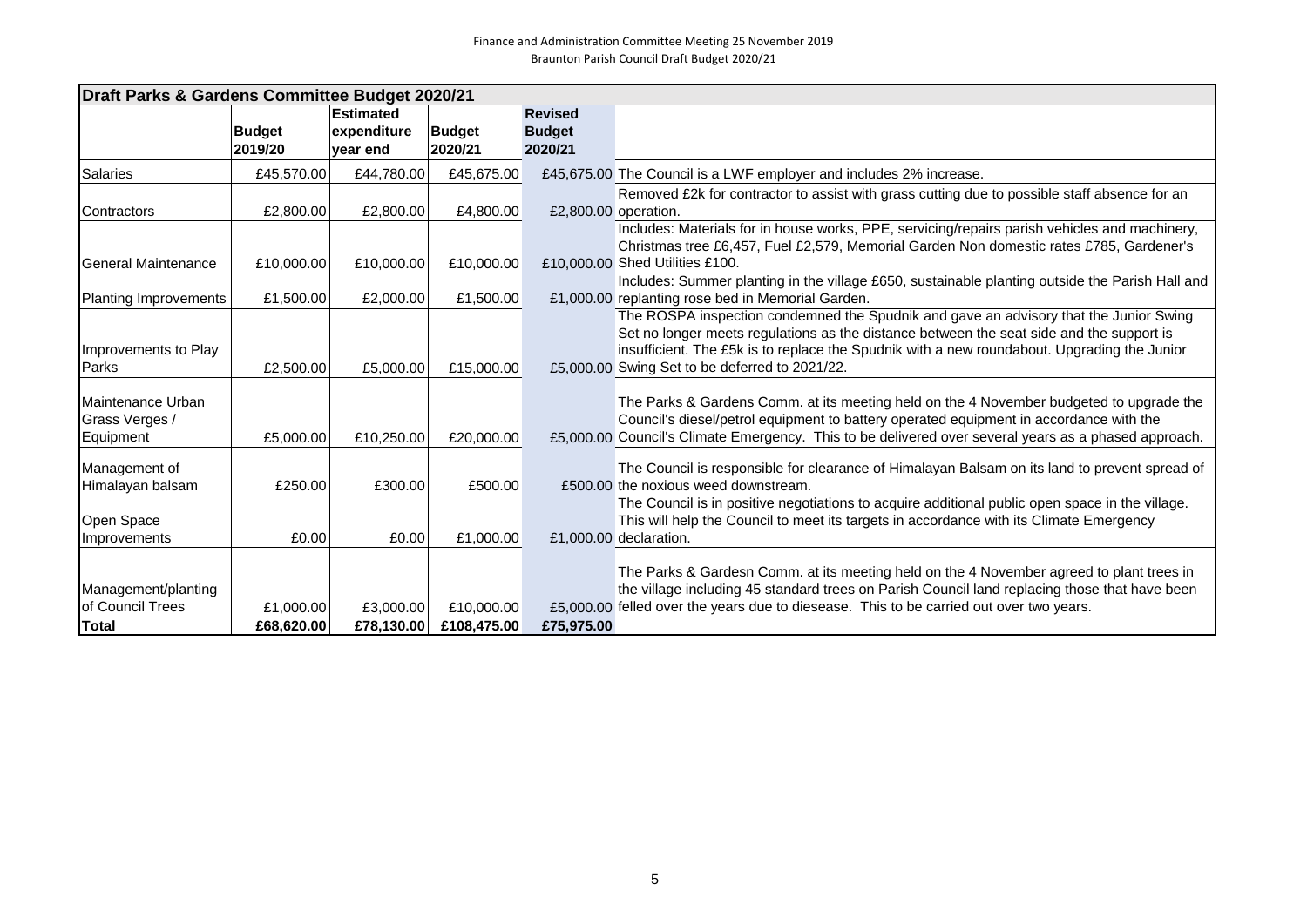| <b>Draft Property Committee Budget 2020/21</b>         |                          |                                             |                          |                                            |                                                                                                                                                                                                                                                                                                                                                                                                                                      |  |  |  |
|--------------------------------------------------------|--------------------------|---------------------------------------------|--------------------------|--------------------------------------------|--------------------------------------------------------------------------------------------------------------------------------------------------------------------------------------------------------------------------------------------------------------------------------------------------------------------------------------------------------------------------------------------------------------------------------------|--|--|--|
|                                                        | <b>Budget</b><br>2019/20 | <b>Estimated</b><br>expenditure<br>year end | <b>Budget</b><br>2020/21 | <b>Revised</b><br><b>Budget</b><br>2020/21 |                                                                                                                                                                                                                                                                                                                                                                                                                                      |  |  |  |
| <b>Salaries</b>                                        | £18,844.00               | £18,135.64                                  | £18,500.00               |                                            | £18,500.00 The Council is a LWF employer and includes 2% increase.                                                                                                                                                                                                                                                                                                                                                                   |  |  |  |
| <b>Unmetered Utilities</b>                             | £1,000.00                | £914.00                                     | £1,000.00                | £200.00 Lane.                              | Includes daily standing charge for the three pay and display machines<br>in the Caen St. Car Park. If the Council proceeds with its plans to<br>replace the exising machines with new solar powered machines the<br>only unmetered charge remaining will be the street light in Chicken                                                                                                                                              |  |  |  |
| Dog Bins                                               | £3,244.00                | £3,384.00                                   | £3,384.00                |                                            | £3,384.00 NDC empty the Council's 13 dog waste bins                                                                                                                                                                                                                                                                                                                                                                                  |  |  |  |
| <b>Property Maintenance</b><br><b>Bakehouse Centre</b> | £5,000.00                | £8,116.00                                   | £8,500.00                |                                            | Includes: Materials for in house maintenance and contractors £5,306,<br>£8,000.00 Trade Waste £1,929, Pavilion and Maintenance Shed Utilities £745.                                                                                                                                                                                                                                                                                  |  |  |  |
| <b>Building Maintenance</b>                            | £1,000.00                | £520.00                                     | £2,500.00                |                                            | The Council are responsible for the external maintenance, 50%<br>£1,500.00 alarms and provision of heating.                                                                                                                                                                                                                                                                                                                          |  |  |  |
| <b>Braunton Community</b>                              |                          |                                             |                          |                                            | The Work Hub does not cost the Council as its expenditure equals its                                                                                                                                                                                                                                                                                                                                                                 |  |  |  |
| Work Hub                                               | £0.00                    |                                             | £12,300.00 £13,600.00    | £13,600.00 income.                         |                                                                                                                                                                                                                                                                                                                                                                                                                                      |  |  |  |
| Seating and litterbins,<br>dog waste bins              | £1,000.00                | £2,000.00                                   | £1,000.00                |                                            | All Council seats have been restored the budget is for repairs that<br>£500.00 might be required.                                                                                                                                                                                                                                                                                                                                    |  |  |  |
| <b>Strada Solar Powered</b><br><b>P&amp;D Machines</b> | £0.00                    |                                             | £0.00 £15,000.00         |                                            | The three pay and display machines in Caen St. CP were purchased<br>second hand in 2007. The cash collection contractor has raised<br>concerns that the cash draws are becoming difficult to access due to<br>the age of the machines which is putting staff at risk of theft. Propose<br>to replace with Solar Powered machines in accordance with the<br>£15,000.00 Council's Climate Emergency saving £800 p.a. unmetered charges |  |  |  |
|                                                        |                          |                                             |                          |                                            |                                                                                                                                                                                                                                                                                                                                                                                                                                      |  |  |  |
| Ringo                                                  | £0.00                    | £0.00                                       | £0.00                    |                                            | Councillors have been approached by the public requesting electronic<br>£3,000.00 payment in the car parks.                                                                                                                                                                                                                                                                                                                          |  |  |  |
| <b>Police Station</b>                                  | £3,225.00                | £3,225.00                                   | £3,225.00                |                                            | The Council agreed to pay the Police's rent for a maximum of 15<br>£3,225.00 years, £48k was knocked off of the purchase of the Police Station.                                                                                                                                                                                                                                                                                      |  |  |  |
| <b>Total</b>                                           | £33,313.00               | £48,594.64                                  | £66,709.00               | £66,909.00                                 |                                                                                                                                                                                                                                                                                                                                                                                                                                      |  |  |  |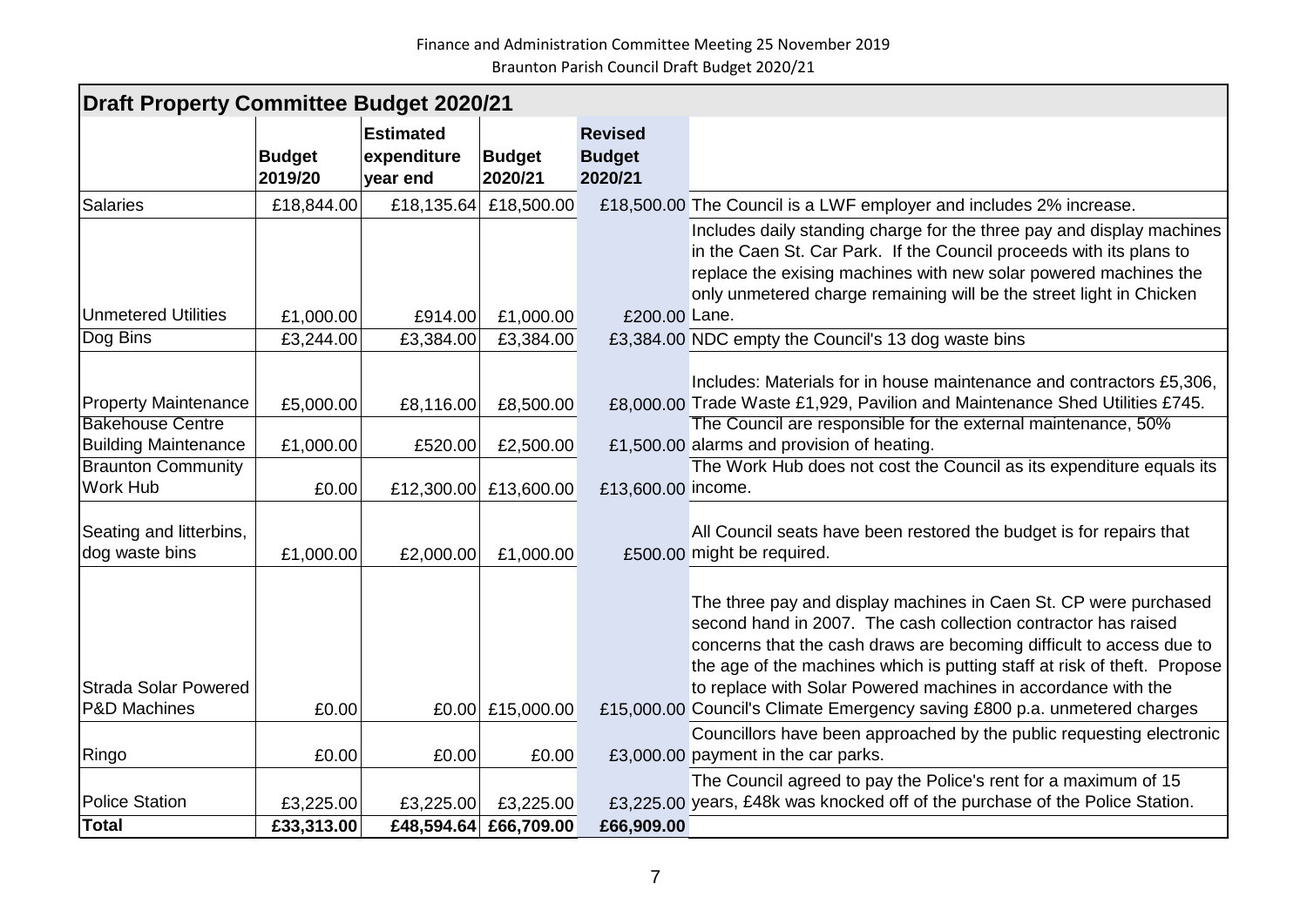Finance and Administration Committee Meeting 25 November 2019 Braunton Parish Council Draft Budget 2020/21

| Draft Finance & Administration Committee Budget 2020/21 |               |                  |                     |                                                                               |  |  |  |  |
|---------------------------------------------------------|---------------|------------------|---------------------|-------------------------------------------------------------------------------|--|--|--|--|
|                                                         |               | Estimated        |                     |                                                                               |  |  |  |  |
|                                                         | <b>Budget</b> | expenditure year | <b>Draft Budget</b> |                                                                               |  |  |  |  |
|                                                         | 2019/20       | lend             | 2020/21             |                                                                               |  |  |  |  |
|                                                         |               |                  |                     | The Council is a LWF employer and includes 2% increase. The Council agreed    |  |  |  |  |
| <b>Admin Salaries</b>                                   | £56,783.00    | £60,206.00       |                     | £81,098.00 to appoint an apprentice average salarie £17,000 p.a.              |  |  |  |  |
|                                                         |               |                  |                     | Includes: Council's annual premium £7,500 plus fleet insurance for Mitsubishi |  |  |  |  |
| <b>Ilnsurance</b>                                       | £8,000.00     | £8,279.04        |                     | £8,500.00 L200, Gator and Kubota.                                             |  |  |  |  |
|                                                         |               |                  |                     | Includes: IT Support £1,244, BNPSG Training £1,000, Councillor training       |  |  |  |  |
|                                                         |               |                  |                     | £1,000, Staff training £1,000, Software Sage, Payroll and Pensions £1,351,    |  |  |  |  |
| IT, Admin, website &                                    |               |                  |                     | Office telehone/broadband £1,272, Website upgrade £1,165, GDPR £50,           |  |  |  |  |
| <b>Training</b>                                         | £7,000.00     | £8,942.00        |                     | £10,000.00 Office stationery/photocopier £1,800.                              |  |  |  |  |
|                                                         |               |                  |                     | Finance and Admin Comm. approved grants at the meeting held on 25             |  |  |  |  |
| Grants                                                  | £15,188.00    | £15,188.00       | £13,475.00 October. |                                                                               |  |  |  |  |
| <b>Audit Fees</b>                                       | £2,500.00     | £2,500.00        |                     | £2,500.00 Standard fee for internal/external audit.                           |  |  |  |  |
|                                                         |               |                  |                     | Council resolved to allow non-eligible employees to benefit from the pension  |  |  |  |  |
|                                                         |               |                  |                     | scheme and the employer contribution increased on 1 April 17 from 20% to      |  |  |  |  |
| <b>Pension Scheme</b>                                   | £25,100.00    | £26,358.00       |                     | £30,200.00 21.2% of the salaries. Increase apprentice contributions.          |  |  |  |  |
|                                                         |               |                  |                     |                                                                               |  |  |  |  |
| <b>Total</b>                                            | £114,571.00   | £121,473.04      | £145,773.00         |                                                                               |  |  |  |  |